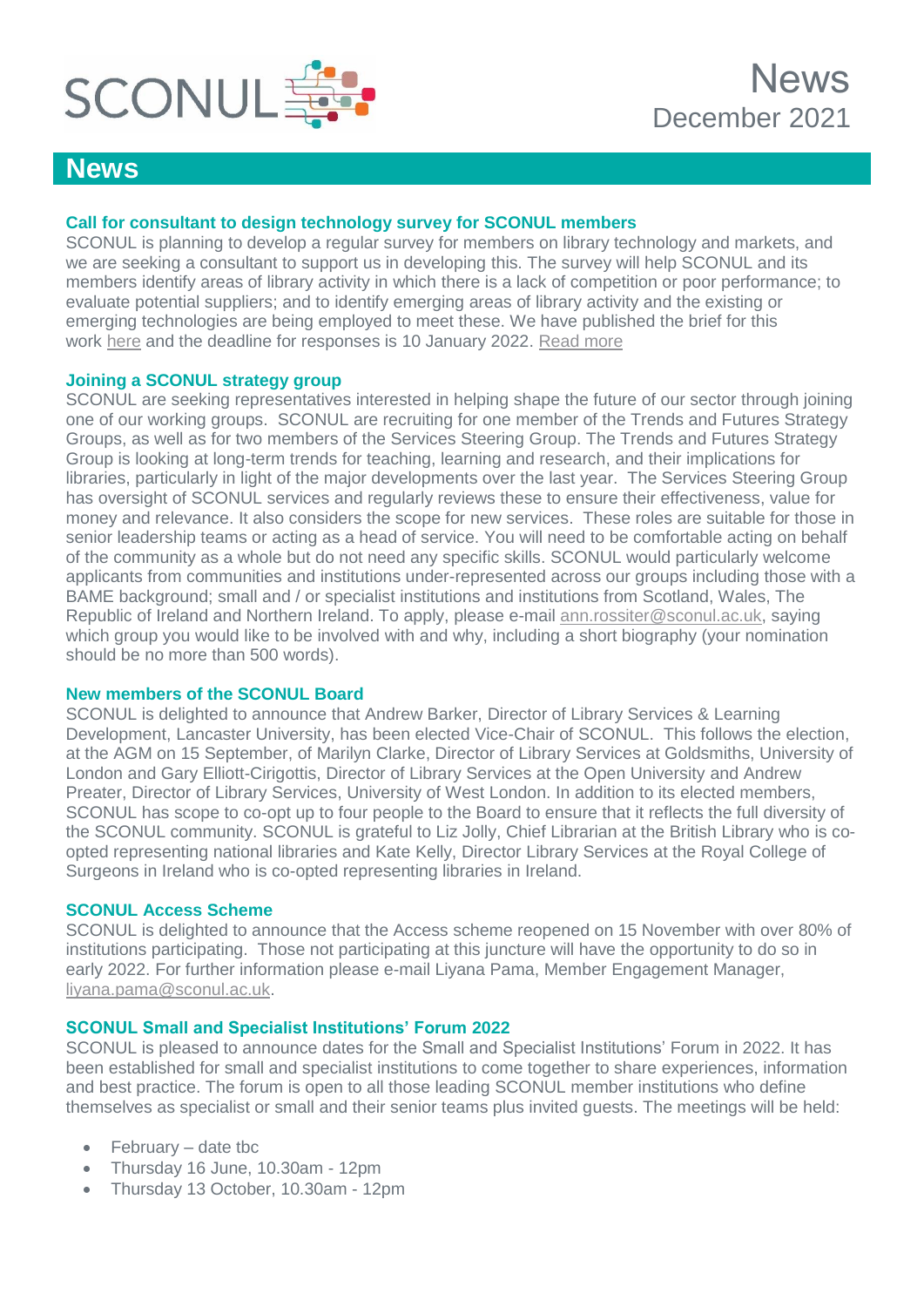Further details will be circulated in due course. In the meantime, if you are interested in viewing the recording of the most recent webinar held on 14 October, please e-mail: [sconul@sconul.ac.uk.](mailto:sconul@sconul.ac.uk)

#### **Libraries after Lockdown**

Recordings of all previous Libraries after Lockdown events are available to view on the events platform. If you were unable to attend or to stay online or simply want to re-visit the various discussions, login to the event site with your existing credentials. You will also find materials referenced, including transcripts of the event chat with your comments and questions on the event page under 'resources'.

Available recordings:

### *From Adaptive Practice to Service Redesign*

- Shared international perspectives on libraries' responses to the pandemic, 29 March
- The campus experience post Covid: what does this mean for library spaces?, 5 July
- Small and specialist institutions post-pandemic, 15 July
- Blended Learning and the Shape and Design of Library Services, 29 September

# *The Dynamic Workforce*

- The library workforce post-pandemic: exchange of experience, 12 July
- Developing a resilient and agile workforce, 26 November

# *Embracing Disruption*

ILL and its strategic uses for academic and research libraries, 16 July

The Libraries after Lockdown programmes are open to all staff at SCONUL member institutions. You can find out more and register [here.](https://www.sconul.ac.uk/page/libraries-after-lockdown-a-virtual-collaboration)

#### **Mission groups comment on Elsevier negotiations**

GuildHE Research, the Russell Group, University Alliance and Million Plus released a statement supporting the recommendation to reject the latest proposal from Elsevier and asking them to return to negotiations to seek an offer that meets the agreed negotiation objectives. Read the statement here: [https://www.millionplus.ac.uk/news/press-releases/joint-statement-on-negotiations-with-elsevier](https://protect-eu.mimecast.com/s/rPupC1rZVcOPMiL6Saa?domain=millionplus.ac.uk)

#### **Jisc new product plans: monitoring and reporting on OA publications**

Jisc announced that it will be developing a new workflow solution to support UK universities in monitoring and reporting on their open access publications, block grant expenditure, funder open access policy compliance, and Jisc-negotiated transitional agreements. Drawing on publication metadata from the [Open Access Switchboard](https://protect-eu.mimecast.com/s/jfebCJqpEtx5WuVTqfZ?domain=oaswitchboard.org) and other sources, the product will provide institutions with a database of publication metadata. Click [here](https://www.jisc.ac.uk/rd/projects/managing-open-access-publication-workflows-and-compliance) for more information and details about how you could get involved or contact Dr Jennifer Sanchez-Davies, Product manager (Open research services) [Jennifer.sanchez](mailto:Jennifer.sanchez-davies@jisc.ac.uk)[davies@jisc.ac.uk.](mailto:Jennifer.sanchez-davies@jisc.ac.uk)

#### **Carnegie UK Trust Engaging Libraries Toolkit**

[Carnegie UK](https://protect-eu.mimecast.com/s/PTGpC328YIVO9fg8U4s?domain=eur03.safelinks.protection.outlook.com) has been working with the Wellcome Trust and Wolfson Foundation on the [Engaging](https://protect-eu.mimecast.com/s/zAqdC4RZWsGq9CxhZ-7?domain=eur03.safelinks.protection.outlook.com)  [Libraries Programme](https://protect-eu.mimecast.com/s/zAqdC4RZWsGq9CxhZ-7?domain=eur03.safelinks.protection.outlook.com) since 2016. As the programme of funded activity draws to a close Carnegie UK is working with [Libraries Connected](https://protect-eu.mimecast.com/s/sQ8rC59ZAUO2pCyWdMq?domain=eur03.safelinks.protection.outlook.com) to develop a practical toolkit for public libraries to develop public engagement activities with Higher Education Institutions. As part of this toolkit, they are creating an online directory of organisations who are actively interested in partnering with libraries on PE. Academic libraries are a key potential partner and 'wayfinder' for public libraries looking to work more closely with higher education partners. Any academic library that is interested in being listed, should contact Katie Pekacar at [katie.pekacar@independentmind.co.uk](mailto:katie.pekacar@independentmind.co.uk) with the organisation name/department, key contact name (optional), e-mail address, phone number and postcode of your organisation's main offices.

#### **Open Access Agreements**

Smaller independent publishers face challenges in providing the data to inform the negotiations with libraries and library consortia for Read and Publish, Subscribe to Open, Pure Publish, Publish and Read agreements, etc. Information Power have produced a survey to inform the development of a minimum data template to facilitate these types of Open Access agreements. It is part of a project sponsored jointly by cOAlition S funders and the Association of Learned & Professional Society Publishers (ALPSP). The survey will be open until 10 December: [https://www.surveymonkey.co.uk/r/92VLLMD](https://protect-eu.mimecast.com/s/U-AyCAPZ8sjAGt8Ld6O?domain=eur03.safelinks.protection.outlook.com)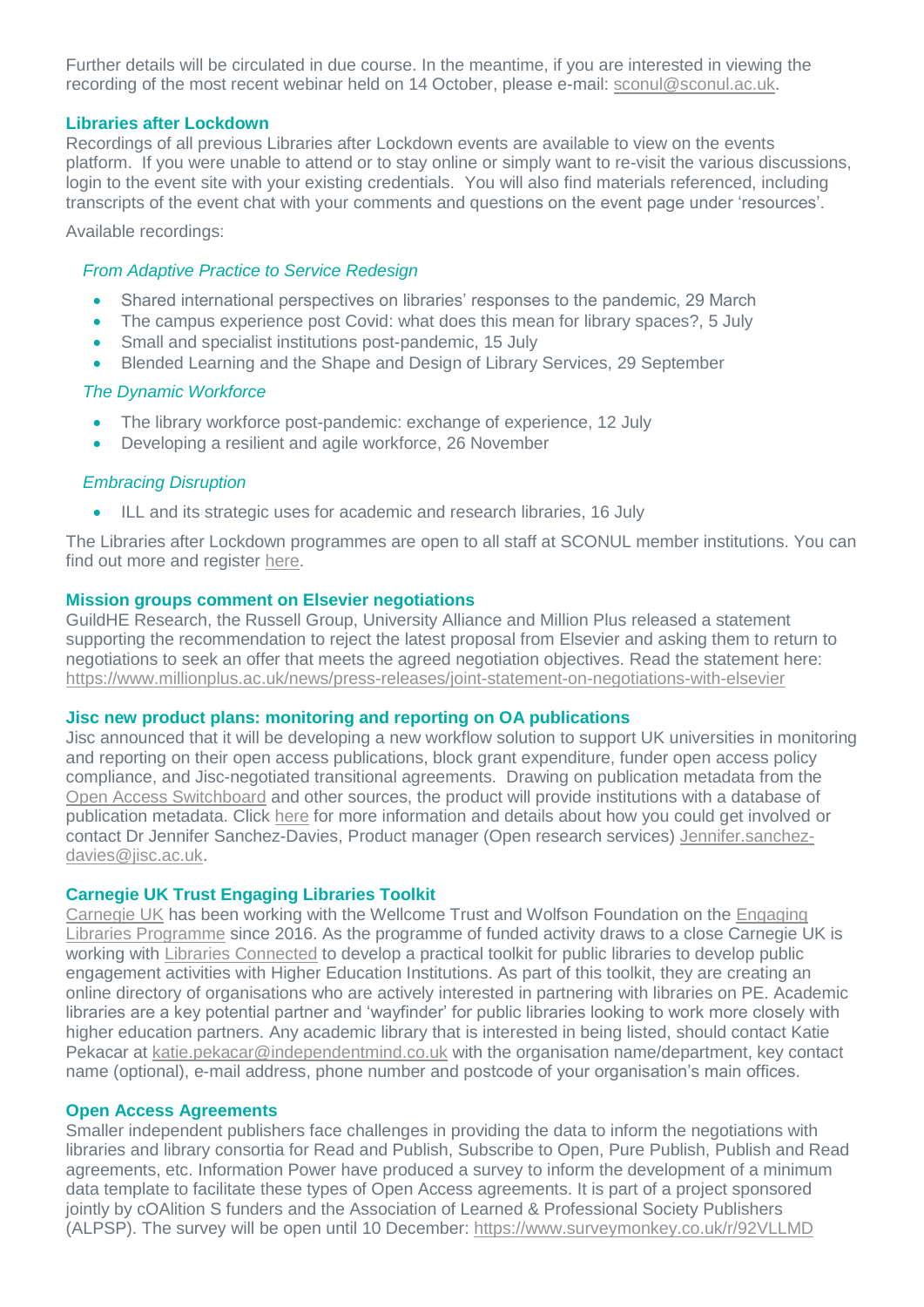#### **Updates from our peer organisations:**

- 1. Academic Libraries North<https://www.academiclibrariesnorth.ac.uk/newsletters>
- 2. CONUL<https://conul.ie/news/>
- 3. LIBER<https://libereurope.eu/news/>
- 4. M25 Consortium of Academic Libraries [https://www.m25lib.ac.uk/about-the-consortium/newsletter](https://www.m25lib.ac.uk/about-the-consortium/newsletter-archive/)[archive/](https://www.m25lib.ac.uk/about-the-consortium/newsletter-archive/)
- 5. Mercian Collaboration<https://merciancollaboration.org.uk/news>
- 6. RLUK<https://www.rluk.ac.uk/rluk-bulletin/>
- 7. SCURL<https://www.scurl.ac.uk/>
- 8. ucisa<https://www.ucisa.ac.uk/News-and-Views>
- 9. WHELF <https://whelf.ac.uk/>

# **Appointments and job opportunities**

If you have moved to a new role or institution or have any senior job opportunities that you would like us to include, please e-mail [SitMui.Ng@sconul.ac.uk.](mailto:SitMui.Ng@sconul.ac.uk)

#### **Vacancy: Library and Academic Advisor (0.5 FTE), University of Cumbria**

University of Cumbria are recruiting for a Library and Academic Advisor, based at the Ambleside Campus. This is a key role supporting the development of learning, teaching and research through: development of students' research and academic and information literacies; close liaison with linked academic teams; the provision of subject library resource services to academic staff including library collection development and electronic reading list creation. **Closing date 7 December** [Read more](https://jobs.cumbria.ac.uk/vacancy.aspx?ref=XX053321)

### **Vacancy: Head of Customer Services, University of Leeds**

University of Leeds Library are seeking a Head of Customer Services. The Customer Services team has responsibility for key frontline services, including managing the Library's enquiry and reception services, supervising the day-to-day operation of library buildings and study spaces, managing print circulation processes, and maintaining our interlibrary document supply service. **Closing date 9 December** [Read](https://jobs.leeds.ac.uk/vacancy.aspx?ref=CSLIB1292)  [more](https://jobs.leeds.ac.uk/vacancy.aspx?ref=CSLIB1292)

#### **Vacancy: Faculty Librarian, University of Surrey**

University of Surrey are currently recruiting for two Faculty Librarians to join their team in Library and Learning Services. Covering the Faculty of Health and Medical Sciences, and the Faculty of Arts and Social Sciences the successful candidates will join the team working with the relevant Faculty to create strong partnerships and relationships between the Faculty and Library and Learning Services. The post holder will be the key point of contact for Library resources and collections supporting academics with teaching and research activities, as well as providing support and training for research staff and PGRs. Working closely with colleagues in our Content Team and Open Research they will play a key role in the Library's offering at the University working with departments around the institution. **Closing date 13 December** [Read more](https://jobs.surrey.ac.uk/vacancy.aspx?ref=076121)

#### **Vacancy: Director of Library Services, University College Cork**

University College Cork wishes to appoint an experienced Librarian to the role of Director of Library Services. The Director of Library Services holds responsibility for leadership and management of UCC's extensive library services provided to a community of approximately 30,000 users across a highly developed library infrastructure. Operating within the wider Information Services division, which includes as its partner service the IT Services Department, and reporting to the Director of Information Services, the Director of Library Services is part of a senior leadership team that guides the plans, resource allocation, decisions, and direction of Information Services as a whole. As the functional Head of the Library, the Director will take responsibility for the department and will work closely with the Library senior management team on a range of strategic and developmental areas, and to ensure effective operations, good management, and excellent service to the community. The Director will also be responsible for ensuring that the strategic direction of the department supports the overall strategic direction of Information Services. **Closing date 14 December** [Read more](https://my.corehr.com/pls/uccrecruit/erq_search_package.search_form?p_company=5023&p_internal_external=E)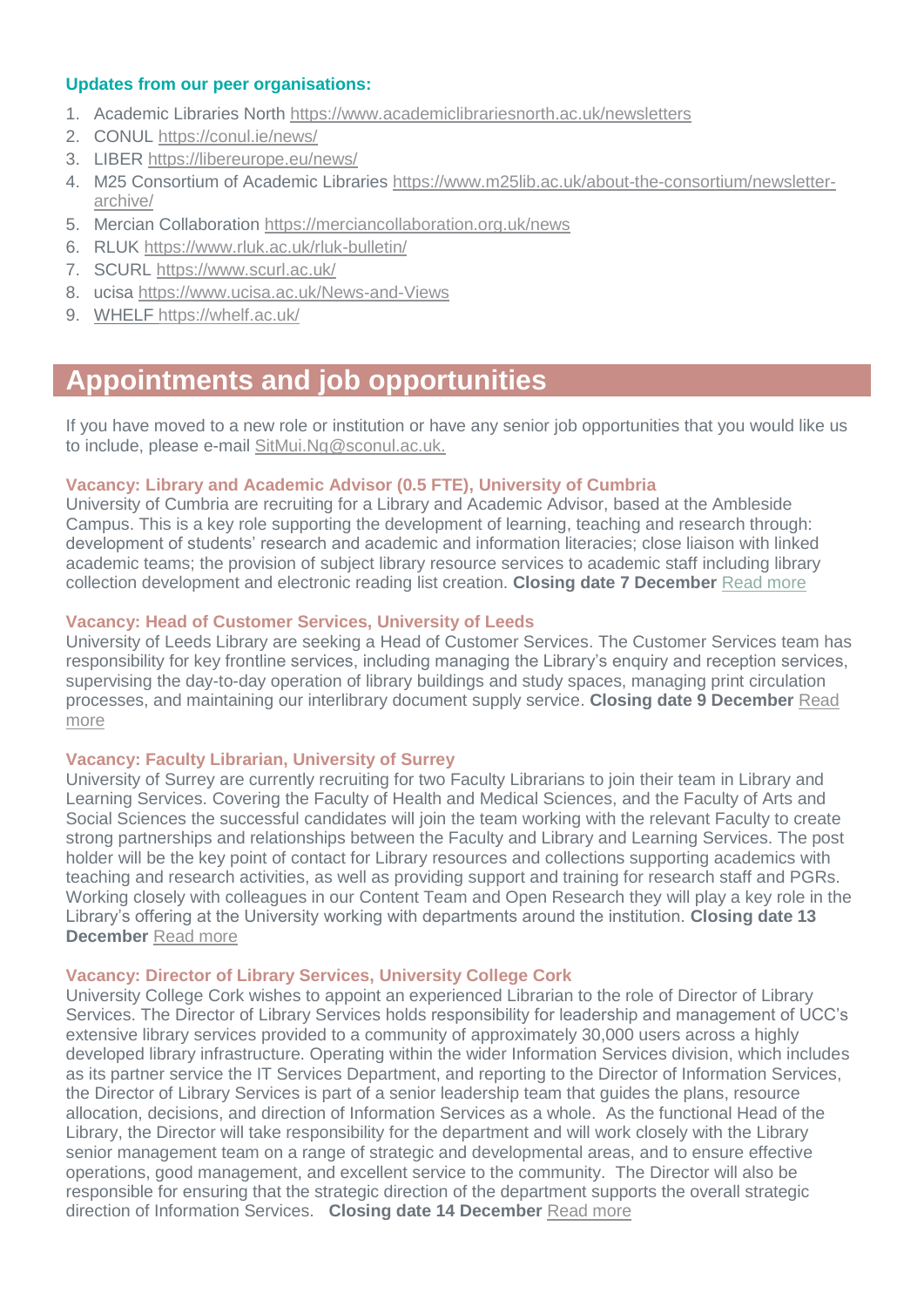# **Vacancy: Librarian – Collection Management and Engagement Team, Birmingham City University**

Birmingham City University are seeking a Collections Management and Engagement (CME) Librarian. Reporting to the Head of Collection Management and Engagement alongside five other CME librarians this role will be responsible for the development and management of the University's resource collections, supporting the Business, Law and Social Sciences faculty. The successful candidate will engage with academic staff to source, select and purchase books, journals, databases and other resources to align collections with reading lists to meet students' needs. The post holder will manage all aspects of Library and Learning Resources collections from acquisition to disposal. **Closing date 14 December** [Read more](https://jobs.bcu.ac.uk/vacancy.aspx?ref=092021-394-R)

#### **Vacancy: Research Support Librarian, Birmingham City University**

Birmingham City University are recruiting for a Research Support Librarian. They are looking for a professional Librarian with proven skills and experience in supporting postgraduate research students and academic research staff who will lead in initiatives to help drive forward new services and the implementation of a research support plan. The successful candidate will be working within a team of Learning Teaching & Research Services (LTRS) Librarians and also a Library Content Developer. In addition to working with LTRS librarians, the successful candidate will also work with other L&LR colleagues to ensure the services and collections remain relevant and visible to researchers. **Closing date 15 December** [Read more](https://jobs.bcu.ac.uk/vacancy.aspx?ref=032021-138-R)

#### **Vacancy: Customer Services Coordinator, Coventry University**

Coventry University Library is seeking to appoint a full-time customer services coordinator to join their customer services team. The post holder will contribute to the effective operation of the library by providing services to the library customers and supporting their study at the university. They will line manage front facing library staff and provide administrative and organisational support to customer service activities within the library. **Closing date 19 December** [Read more](https://staffrecruitment.coventry.ac.uk/tlive_webrecruitment/wrd/run/ETREC105GF.open?WVID=1861420Izv)

#### **Vacancy: Systems Librarian, York St John University**

York St John University Library and Learning Services is recruiting for a Systems Librarian to manage and enhance the range of systems which support library services. The role will involve the day-to-day maintenance, integration, and management of a range of library systems across multiple platforms. The successful candidate will have technical expertise to support and develop library systems as well as an understanding of the impact these systems have on the end user experience. **Closing date 5 January** [Read more](https://jobs.yorksj.ac.uk/vacancy.aspx?ref=220-21)

#### **Deputy University Librarian & Director of Academic Services, Cambridge University**

Cambridge University is recruiting for a new Deputy University Librarian and Director of Academic Services to support the University Librarian in the development and leadership of Cambridge University Libraries. The role-holder will join the University at a time of renewal of the vision for libraries with the goal of improving diversity and inclusion and developing services and strategies in response to changes in user needs and the accelerated digital shift during the pandemic. The role-holder is responsible for direction and management of large-scale service functions across the University Libraries, including academic services, liaison and collection development, all supporting education and research for the University's staff and students. The role-holder will have the skill and diplomacy to influence and navigate successful outcomes in a complex and highly devolved collegiate university environment. **Closing date 9 January 2022** [Read more](https://www.jobs.cam.ac.uk/job/32479/)

#### **Vacancy: Information Specialist, Aston University**

Aston University Library Services is seeking to appoint an Information Specialist This role will develop and maintain positive relationships with academic and professional departments to enable the library to deliver high quality, responsive and effective services and resources to support learning, teaching and research. As part of the Information Services Team the post holder will lead engagement within a portfolio of College and departments, design and deliver learning and skills development, and support a range of service development projects. **Closing date 9 January** [Read more](https://jobs.aston.ac.uk/Vacancy.aspx?ref=R210542)